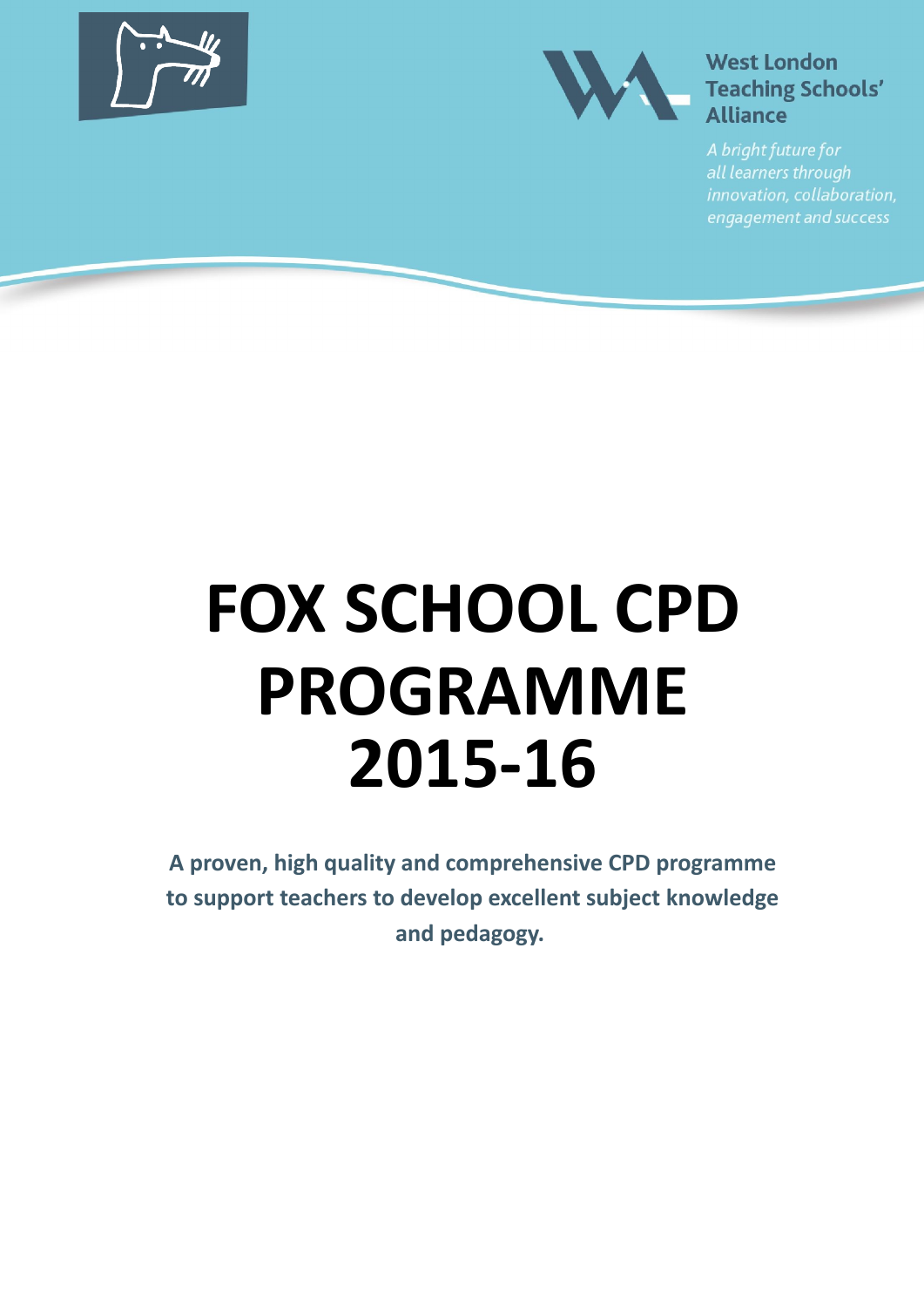<span id="page-1-0"></span>



### **FOX SCHOOL CPD PROGRAMME 2015-16**

**A proven, high quality and comprehensive CPD programme to support teachers to develop excellent subject knowledge and pedagogy.**

### **West London Teaching Schools'** Alliance

| Programme                                                                                                         | Date/s                                  | <b>Time</b>     | Cost |
|-------------------------------------------------------------------------------------------------------------------|-----------------------------------------|-----------------|------|
| 1. Using Film to produce outstanding writing outcomes from EYFS to<br>KS2                                         | Thursday 17 <sup>th</sup> September     | 9.00am - 3.00pm | £185 |
| 2. Maximising use of ICT for teaching and learning -<br><b>Promethean ActivInspire</b>                            | Thursday 24 <sup>th</sup> September     | 9.00am - 3.00pm | £185 |
| 3. Outstanding teaching of Grammar - meeting the<br>requirements of the curriculum and assessments in KS1 and KS2 | Tuesday 29 <sup>th</sup> September      | 9.00am - 3.00pm | £185 |
| 4. Learning from the East: Mastery in Mathematics                                                                 | Wednesday 30 <sup>th</sup> September    | 9.00am - 3.00pm | £185 |
| 5. Securing the highest standards in Writing, Punctuation and<br><b>Grammar in upper KS2</b>                      | Thursday 1 <sup>st</sup> October        | 9.00am - 3.00pm | £185 |
| 6. Maths 1: Counting and Place Value - Progression and Mastery<br>from EYFS to YR6                                | Thursday 8 <sup>th</sup> October        | 9.00am - 3.00pm | £185 |
| 7. Securing the highest standards in Mathematics in upper KS2                                                     | Thursday 15 <sup>th</sup> October       | 9.00am - 3.00pm | £185 |
| 8. Guided Reading in KS2                                                                                          | Friday 16 <sup>th</sup> October         | 9.00am - 3.00pm | £185 |
| 9. Securing the highest standards in Reading in upper KS2                                                         | Wednesday 4 <sup>th</sup> November      | 9.00am - 3.00pm | £185 |
| 10. Maths 2: Addition and Subtraction - Progression in<br><b>Calculation and Mastery from EYFS to YR6</b>         | Thursday 5 <sup>th</sup> November       | 9.00am - 3.00pm | £185 |
| 11. New to Phonics                                                                                                | Friday 6 <sup>th</sup> November         | 9.00am - 3.00pm | £185 |
| 12. Guided Reading in the EYFS and KS1                                                                            | Thursday 12 <sup>th</sup> November      | 9.00am - 3.00pm | £185 |
| 13. Excellence in History and Geography                                                                           | Friday 13 <sup>th</sup> November        | 9.00am - 3.00pm | £185 |
| 14. Effective Spelling                                                                                            | Wednesday 18 <sup>th</sup> November     | 9.00am - 3.00pm | £185 |
| 15. Maths 3: Multiplication and Division - Progression in<br><b>Calculation and Mastery</b>                       | Thursday 19 <sup>th</sup> November      | 9.00am - 3.00pm | £185 |
| 16. Excellence in Computing                                                                                       | Thursday 26 <sup>th</sup> November      | 9.00am - 3.00pm | £185 |
| 17. Maths 4: Fractions - Progression and Mastery                                                                  | Wednesday 2 <sup>nd</sup> December      | 9.00am - 3.00pm | £185 |
| 18. Phonics for Nursery Practitioners                                                                             | Thursday 3 <sup>rd</sup> December       | 1:00pm - 4:30pm | £85  |
| 19. Maths 5: Algebra - Progression and Mastery                                                                    | Thursday 14 <sup>th</sup> January 2016  | 9.00am - 3.00pm | £185 |
| 20. Excellence in Poetry                                                                                          | Wednesday 20 <sup>th</sup> January 2016 | 9.00am - 3.00pm | £185 |

Please click on title to view course information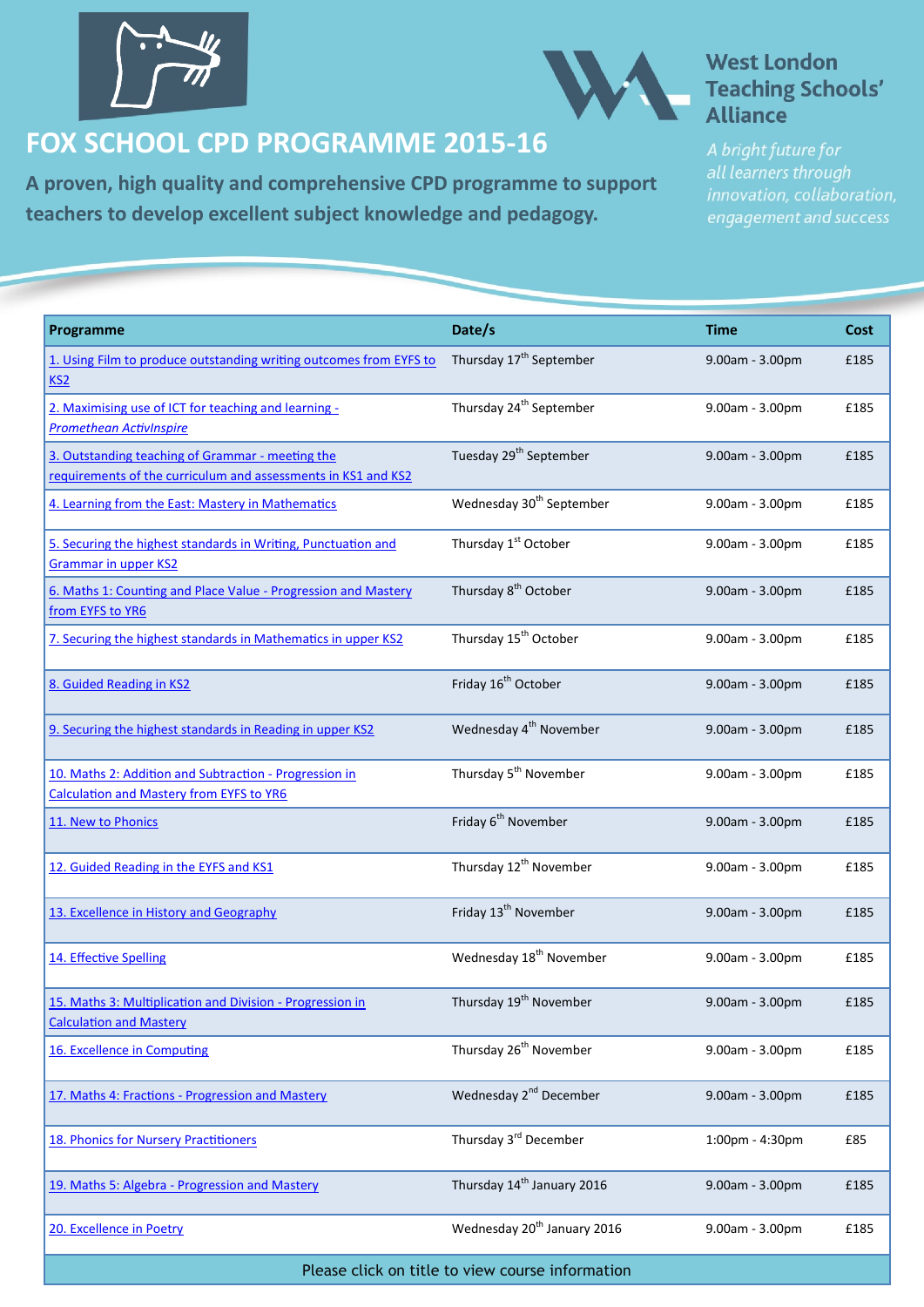<span id="page-2-0"></span>



### **FOX SCHOOL CPD PROGRAMME 2015-16**

**A proven, high quality and comprehensive CPD programme to support teachers to develop excellent subject knowledge and pedagogy.**

### **West London Teaching Schools' Alliance**

all learners through innovation, collaboration, engagement and success

### **Course costs**

| Individual course costs                                                | Full day: £185 |      |  |  |
|------------------------------------------------------------------------|----------------|------|--|--|
|                                                                        | Half day:      | £85  |  |  |
|                                                                        |                |      |  |  |
| Maths Package                                                          |                | £600 |  |  |
| (6. Place value, 10. $+$ -, 15. $x \div$ , 17. Fractions, 19. Algebra) |                |      |  |  |
|                                                                        |                |      |  |  |
| Literacy Package                                                       |                | £600 |  |  |
| (1. Using Film, 3. Grammar, 14. Spelling, 20. Poetry)                  |                |      |  |  |

## **How to Book**

All bookings to be made via email: **Admin@fox.rbkc.sch.uk**

Please provide:

- Delegate name
- School name
- School address

# **Further Information**

If you require any additional information about the course programme please email:

**Emma.Madden@foxprimary.co.uk**

## **How to find us**

**Fox Primary School** Kensington Place, London W8 7PP **Tel:** 0207 727 7637 **Fax:** 0207 229 4628

**Tube:** Notting Hill Gate (Central line) **Buses:** 27, 28, 31, 52, 70

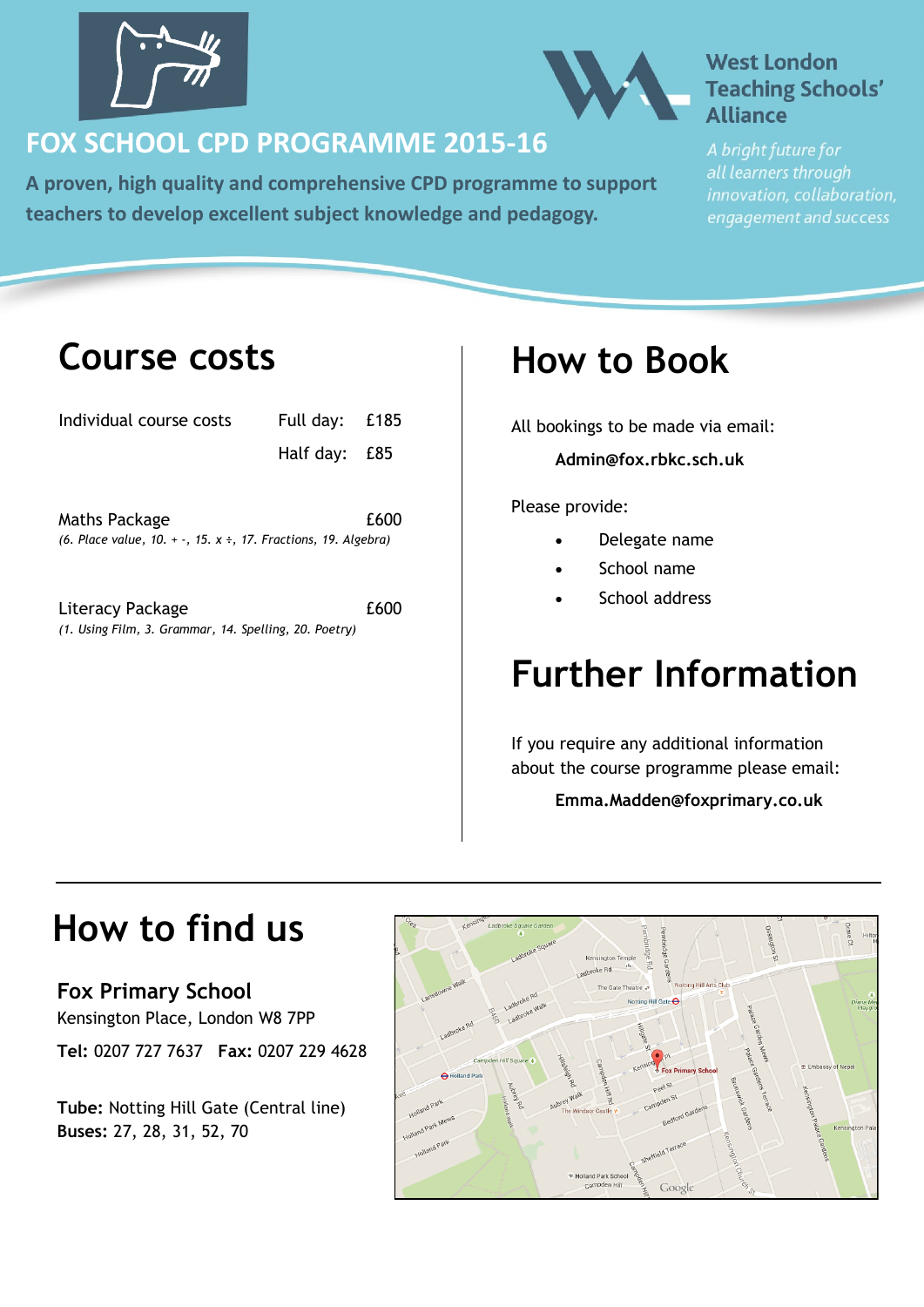<span id="page-3-0"></span>



**1. USING FILM TO PRODUCE OUTSTANDING WRITING OUTCOMES FROM EYFS TO KS2**

all learners through innovation, collaboration, engagement and success

### **Thursday 17th September 2015**

**Film and visual media are recognised as powerful tools to motivate pupils and support the critical faculties. As teachers we need to consider how best to utilise this critical awareness to support writing development, as the impact can be outstanding.** 

This course will support teachers in developing their own subject knowledge of film, their understanding of the best pedagogical approaches to working with film and how best to structure corresponding units of work in order to produce outstanding writing outcomes.

### **The course will include:**

- A lesson observation of a Visual Literacy session – with opportunity for discussion
- A thorough understanding of Visual Literacy and the related research findings
- A review of basic film analysis terminology and development of strong subject knowledge in relation to writing, including vocabulary, sentence structure and punctuation and author's craft
- In depth analysis of a range of teaching and learning techniques to use in conjunction with film
- Review of 2 units of work to see principles applied and evaluate effectiveness
- A review of key technical skills needed to use film effectively – including snapshotting images / whiteboard tools and movie maker
- Exploration of how these techniques work best in the EYFS settings
- Review of differing models to structure units of work; how best to use what you have learnt within your existing Literacy Curriculum

#### **What you can take home:**

- Planning, flipcharts and resources for a KS2 unit of work – ready to use!
- Planning, flipcharts and resources for a KS1 unit of work – ready to use!
- Help-sheets to support common technical difficulties.
- A range of useful resources and links to support teachers further

### **Venue:**

Fox Primary School Kensington Place, London, W8 7PP

#### **Bookings:**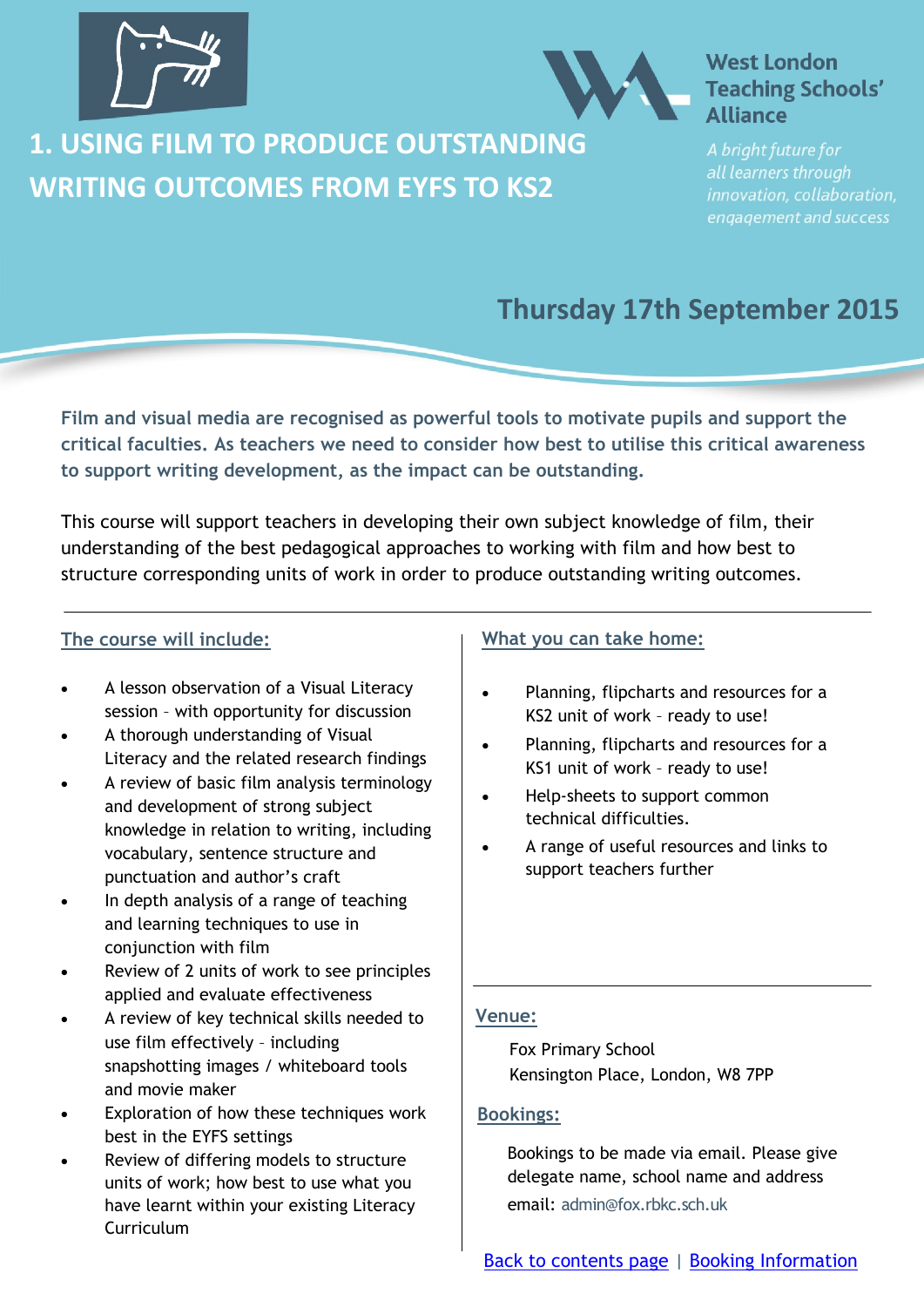<span id="page-4-0"></span>



### **2. MAXIMISING USE OF ICT FOR TEACHING AND LEARNING -** *Promethean ActivInspire*

### **West London Teaching Schools' Alliance**

all learners through innovation, collaboration, engagement and success

### **Thursday 24th September 2015**

**The interactive whiteboard is one of the most powerful resources at a teachers' disposal, but only if used effectively. ICT use is a key way to improve teaching and learning.** 

This course is designed to give teachers training in advanced ICT usage that is suitable for dissemination amongst colleagues in their own schools. Using the Promethean whiteboard software, teachers will learn how to make the most of this course is designed to give teachers training in advanced ICT usage that is suitable for dissemination amongst colleagues in their own schools. Using the Promethean whiteboard software, teachers will learn how to make the most of their classroom whiteboard to create engaging, interactive multimedia lessons (for example, using flipchart recorder, embedding sound and video clips, using webcams, advanced settings, etc.)

### **The course will include:**

- Making effective flipcharts quickly
- Using the advanced tools to maximum effect for particular use in numeracy and literacy
- Using hardware such as digital cameras, laptops, and recording equipment in order to bring lessons to life
- Making use of free online resources
- A chance to explore resources suitable for delivering ICT Inset in teachers' own schools

### **What you can take home:**

- Exemplar flipcharts
- Step-by-step guides
- Reference guides
- A vast range of resources
- Training materials

#### **Venue:**

Fox Primary School Kensington Place, London, W8 7PP

#### **Bookings:**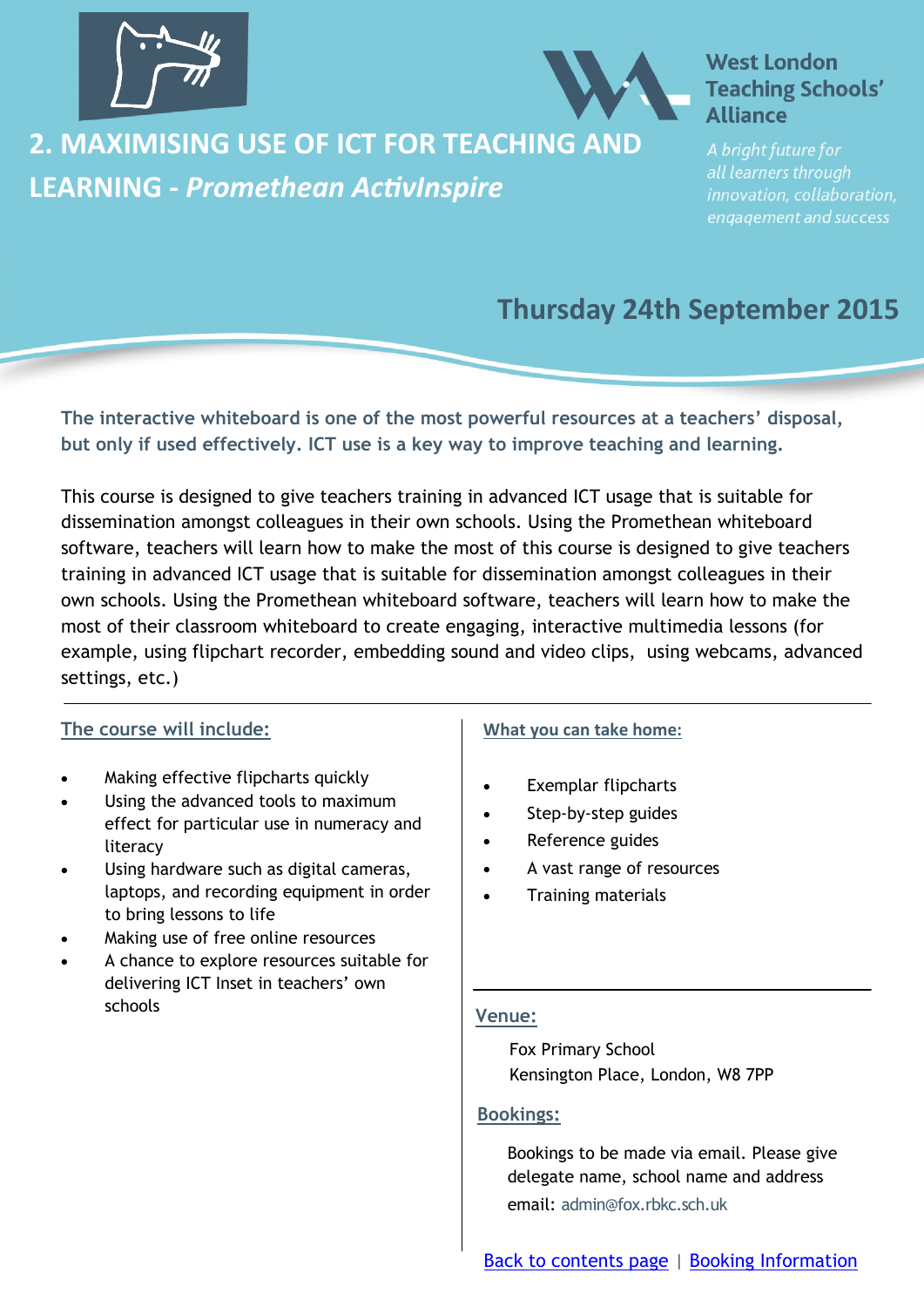<span id="page-5-0"></span>

### **3. OUTSTANDING TEACHING OF GRAMMAR - MEETING THE REQUIREMENTS OF THE CURRICULUM AND ASSESSMENTS IN KS1 and KS2**

### **West London Teaching Schools' Alliance**

all learners through innovation, collaboration, engagement and success

### **Tuesday 29th September 2015**

**The new English curriculum has further raised expectations for grammar teaching and learning across the primary phase. Changes to KS1 and KS2 assessment have put a greater emphasis on grammar teaching.**

This course will support teachers in developing excellent subject knowledge and look at how to plan and deliver outstanding grammar teaching as part of English lessons, as well as through discrete grammar sessions, in order to secure the highest standards in your school to produce outstanding writing outcomes.

### **The course will include:**

- Unpicking the requirements of the grammar curriculum
- Development of excellent subject knowledge with the correct terminology
- Solidifying any weaker areas of subject knowledge
- How to plan for progression in grammar teaching across KS1 and KS2
- A review of the assessment requirements at KS1 and KS2
- Exploration of a range of teaching and learning techniques to embed key knowledge and skills in an engaging and participatory manner
- An observation of grammar teaching as part of a Literacy lesson and as a discrete session – with opportunity for discussion
- Techniques to prepare staff for implementation
- A chance to use and explore grammar resources that can be directly implemented in the classroom

### What you can take home:

- Planning, Flipcharts and resources for a unit of work, exemplifying the embedding of grammar teaching and demonstrating a range of teaching and learning techniques
- A proposed model of progression for grammar
- A range of resources to support teacher subject knowledge and delivery

### **Venue:**

Fox Primary School Kensington Place, London, W8 7PP

### **Bookings:**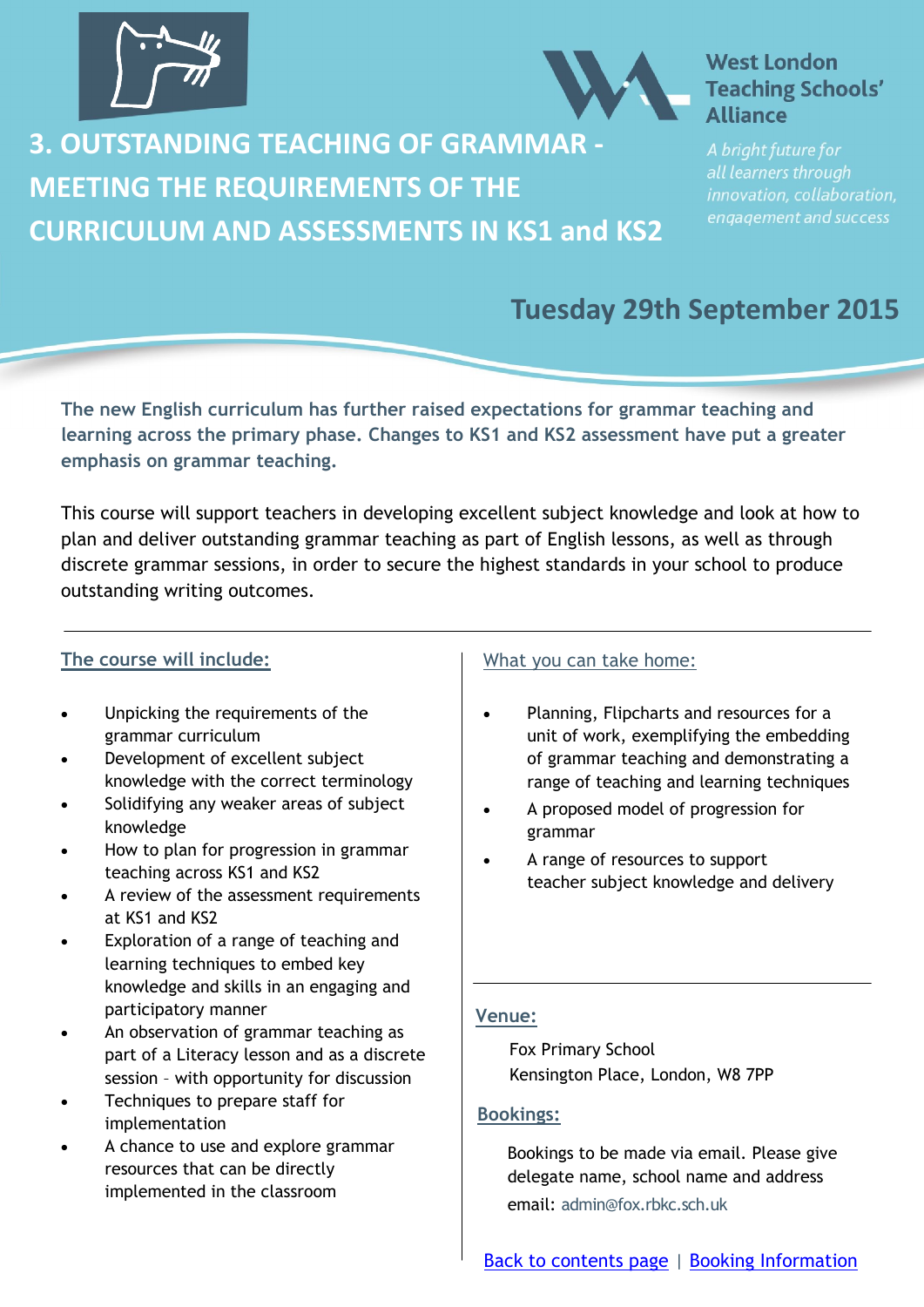<span id="page-6-0"></span>

### **4. LEARNING FROM THE EAST: MASTERY IN MATHEMATICS**



### **West London Teaching Schools' Alliance**

all learners through innovation, collaboration, engagement and success

### **Wednesday 30th September 2015**

**Shanghai leads the world in the Pisa Tables for mathematics. The Shanghai approach has been championed by mathematics leaders and the government. As part of Fox's Lead Maths Hub role, two teachers visited Shanghai to observe Maths lessons and were lucky enough to host two visiting Chinese teachers for one month.** 

This course offers School Leaders and teachers the opportunity to explore Shanghai teaching methods, lesson planning and resources and to find out how these methods have been implemented into our everyday practice to achieve mastery.

### **The course will include:**

- Approaches to planning a mastery curriculum
- Conceptual variation,
- Procedural variation and intelligent practice
- Use of precise mathematical vocabulary
- The role of immediate feedback
- Alternatives to traditional differentiation
- Use of rich pictorial stimuli
- Concrete resources to support conceptual understanding

Participants will have the opportunity to look at Shanghai text books and to observe a Shanghaistyle lesson.

### **What you can take home:**

- Exemplar planning
- Extensive Shanghai flipcharts and **PowerPoints**
- Resources for lessons
- Support with variation practice
- Support with mathematical language
- Links to filmed lessons

### **Venue:**

Fox Primary School Kensington Place, London, W8 7PP

#### **Bookings:**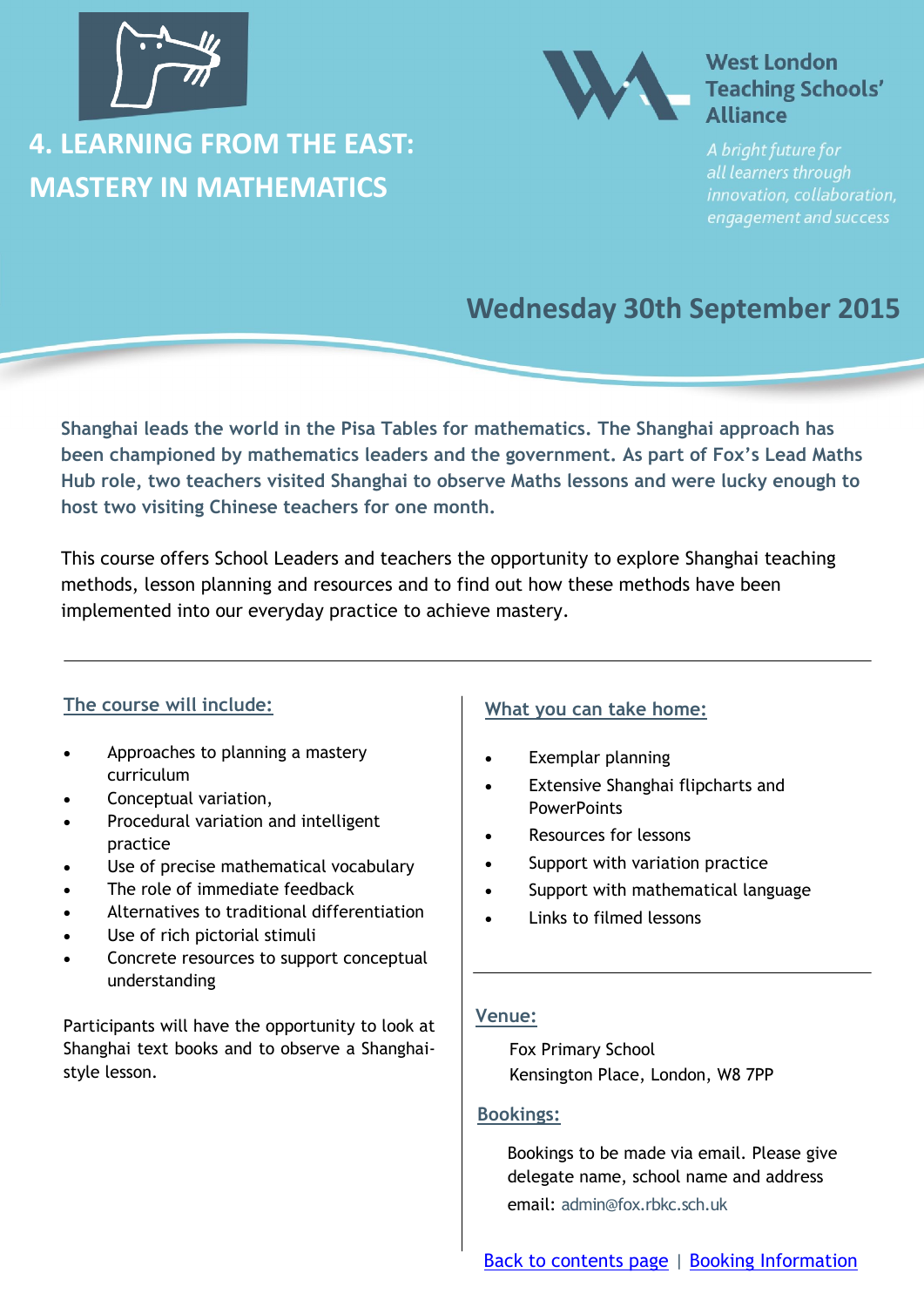<span id="page-7-0"></span>



**5. SECURING THE HIGHEST STANDARDS IN WRITING, PUNCTUATION AND GRAMMAR IN UPPER KS2**

### all learners through innovation, collaboration, engagement and success

### **Thursday 1st October 2015**

**This course is aimed at teachers and leaders in upper KS2 who are teaching and targeting pupils to achieve at the highest level in writing and grammar.**

Teachers will further develop their subject knowledge, as the course will review, in depth, what it means to write at the highest levels in Primary: excellent text structure and organisation, vocabulary, sentence structure and punctuation and authorial control. The course will also address the new, more rigorous SPAG requirements. It will provide teachers with practical and strategic approaches to developing this knowledge and these skills in pupils.

### **The course will include:**

- An observation of teaching and learning in English at this level
- Development of teacher subject knowledge
- Analysis of high quality writing
- How to use editing in the classroom to best effect
- How Visual Literacy can be used to create high quality outcomes
- Engaging tasks to teach high level grammar expectations
- Practical ideas and techniques to teach the knowledge and skills required, ready for immediate implementation
- Review of a model booster programme

#### **What you can take home:**

- Planning, flipcharts and resources for a sample unit of work
- A range of practical resources to support teacher subject knowledge and for use in the classroom
- Guidance for the new assessment materials

### **Venue:**

Fox Primary School Kensington Place, London, W8 7PP

### **Bookings:**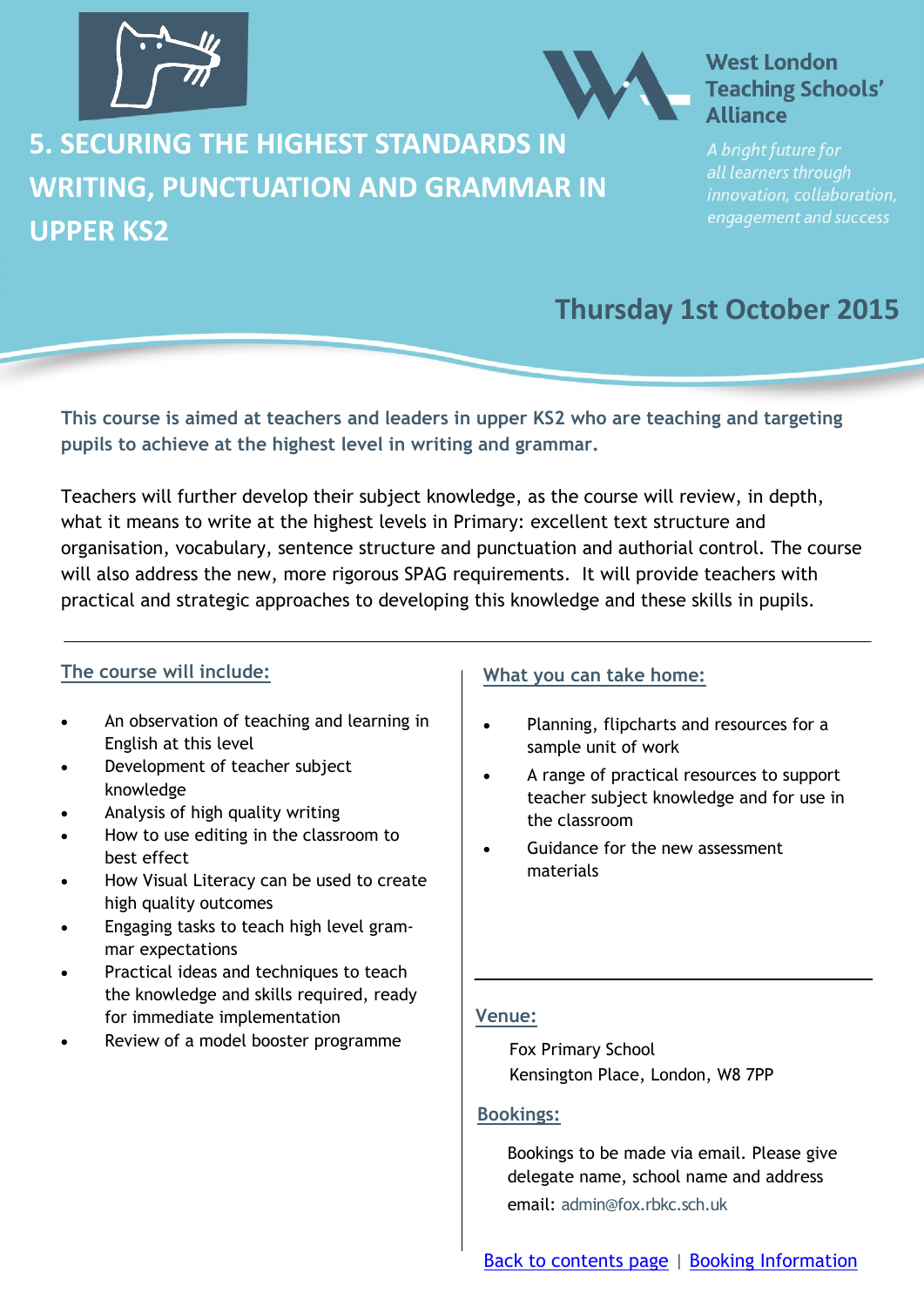<span id="page-8-0"></span>



**6. MATHS 1 COUNTING AND PLACE VALUE: PROGRESSION AND MASTERY FROM YR1 TO YR6**

all learners through innovation, collaboration, engagement and success

### **Thursday 8th October 2015**

**This course will explore the progression from counting in the early Years to understanding the key ideas within place value in key stage one and key stage two. Place value is the foundation to understanding number.**

This course will support your own subject knowledge for teaching place value through exploration of both content and pedagogical subject knowledge. We will consider the small steps in progression and explore a range of manipulatives and models, as well as activities: both rich tasks and structured practice to that will develop understanding of the patterns and structures within place value.

### **The course will include:**

- Development of subject knowledge and the role of models and contexts in supporting understanding
- Consideration of the curriculum requirements and progression from Early Years to Year 6
- In depth exploration of key ideas such as unitising and base 10 and how to teach these ideas
- Common difficulties and misconceptions and how best to pre-empt and tackle them
- Motivating activities and key questions that promote understanding

### **What you can take home:**

- Creative ideas and a subject knowledge progression document to support planning and assessment
- Resources to support delivery of mastery teaching in place value
- Assessment guidance materials

### **Venue:**

Fox Primary School Kensington Place, London, W8 7PP

#### **Bookings:**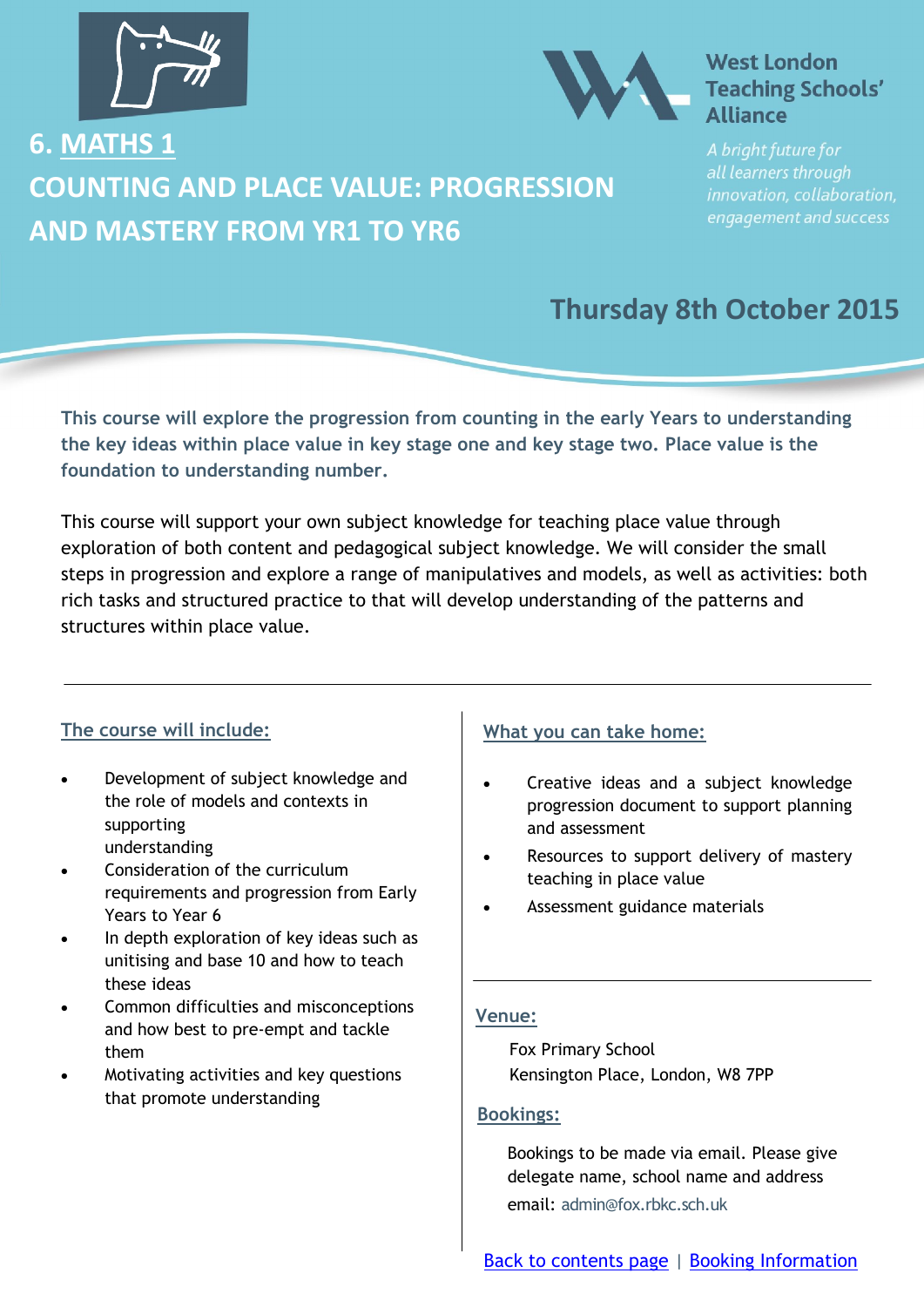<span id="page-9-0"></span>



**7. SECURING THE HIGHEST STANDARDS IN MATHEMATICS IN UPPER KS2**

all learners through innovation, collaboration, engagement and success

### **Thursday 15th October 2015**

**The new curriculum provides a renewed focus on security of understanding and greater depth in numeracy.**

This course will focus on how best to establish secure understanding and will address the issue of challenging your high attaining pupils in Numeracy at the top end of KS2. It will support Year 6 teachers who are new to the new curriculum. The question of how to stretch pupils within the framework of mastery is tackled, in relation to classwork and formal assessments.

### **The course will include:**

- Securing deep understanding in Numeracy, in activities, assessment, and using and applying opportunities
- Assessing pupils for mastery
- A close look at the new sample assessment documents and the implications thereof
- Planning for rich tasks
- Identifying key misconceptions
- How to use existing materials to extend high-attaining pupils whilst staying on the same objectives.
- Conceptual variation
- Procedural variation
- The use of powerful concrete and pictorial support in class

#### **What you can take home:**

- Planning, flipcharts and resources for a challenging Numeracy Unit
- Assessment materials to support Year 6
- Material to support variation theory in practice
- Materials to deliver in the delegates' own school setting

#### **Venue:**

Fox Primary School Kensington Place, London, W8 7PP

#### **Bookings:**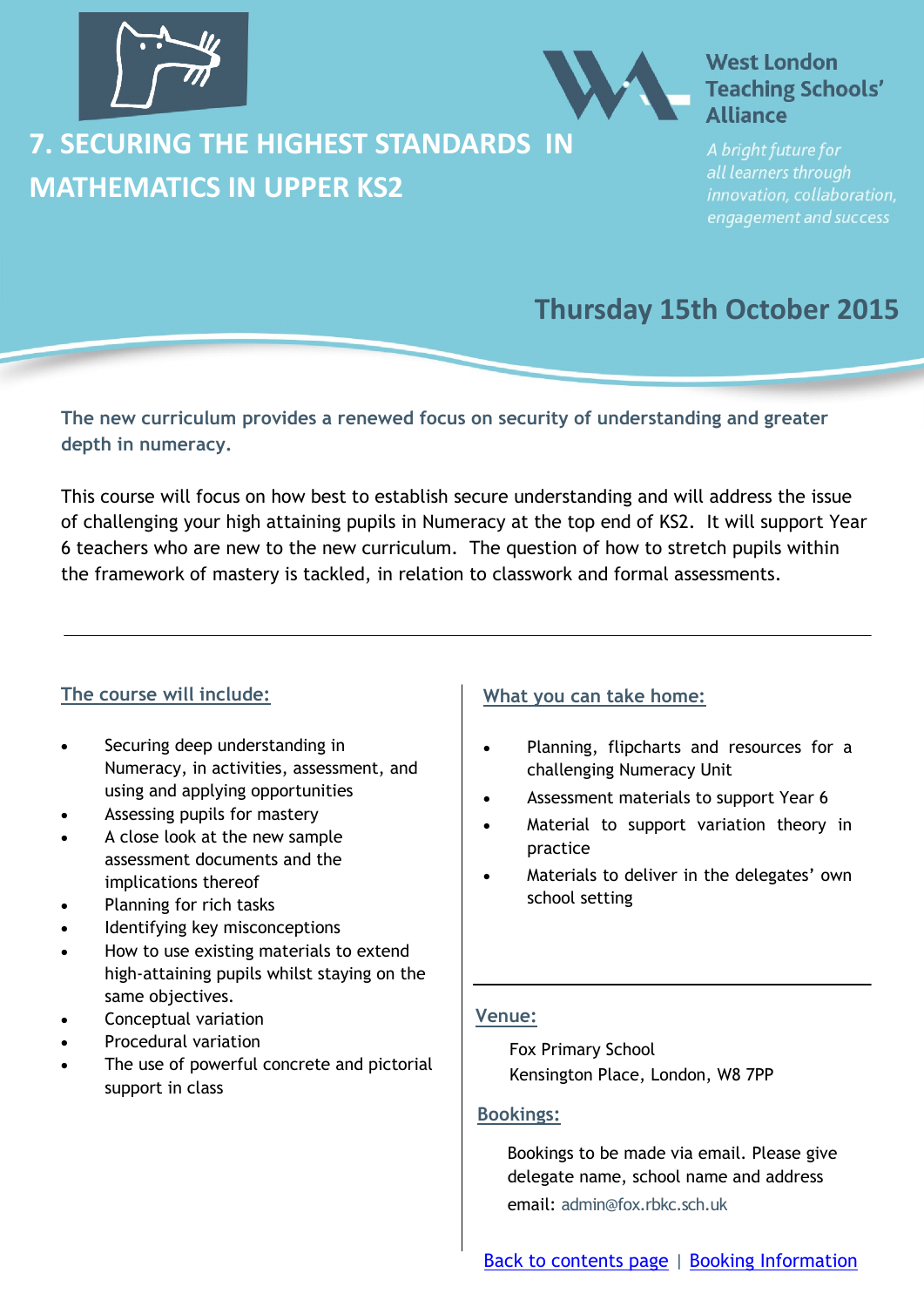<span id="page-10-0"></span>



all learners through innovation, collaboration, engagement and success

### **Friday 16th October 2015**

**Teaching effective guided reading is essential for ensuring outstanding progress in reading progress throughout a school. However, leading effective guided reading can be a challenge, in terms of lesson preparation, classroom organisation and in depth subject knowledge to ensure progression. Maintaining the balance between applying phonic knowledge and developing comprehension can be challenging.** 

This full day course will support qualified teachers in reviewing their subject knowledge and developing their pedagogy in order to deliver effective guided reading routinely at every stage in KS2.

### **The course will include:**

- An introduction to Guided Reading
- Tackling the logistics of Guided Reading and issues of classroom organisation
- Examining the structure of a session teaching and learning activities to match each section
- Considering the best way to support to apply phonic learning
- Understanding and using the assessment foci to ensure maximum progression in all areas
- Developing questioning to maximise learning
- Looking at high quality texts and resources to meeting pupil and curriculum requirements
- A lesson observation of a Guided Reading session – with opportunity for discussion
- A review of different models to structure groups and whole class teaching in KS2
- Looking at further resources to support planning, teaching and learning

### What you can take home:

- Example planning for familiar texts
- Guided Reading Observation Proforma
- Materials to support subject knowledge
- Guidance on delivering training on GR in delegates' own schools

### **Venue:**

Fox Primary School Kensington Place, London, W8 7PP

### **Bookings:**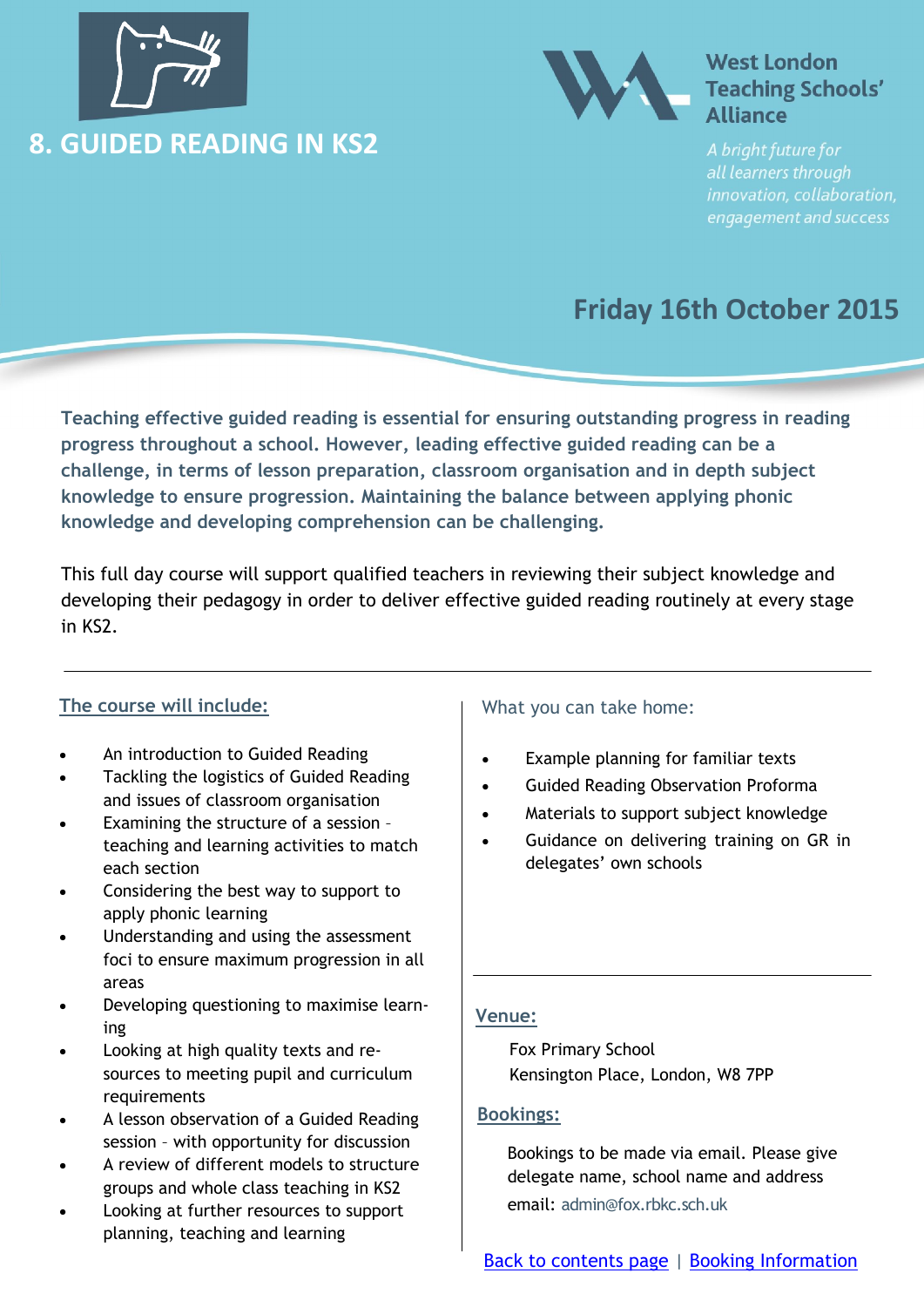<span id="page-11-0"></span>

### **9. SECURING THE HIGHEST STANDARDS IN READING IN UPPER KS2**

### **West London Teaching Schools' Alliance**

all learners through innovation, collaboration, engagement and success

### **Wednesday 4th November 2015**

**This course is aimed at teachers and leaders in upper KS2 who are teaching and targeting pupils to achieve at the highest standards in Reading.**

Teachers will further develop their subject knowledge, as the course will review, in depth, what it means to understand and analyse texts at the highest level. It will explore how to ensure the most stimulating and rigorous curriculum, one that helps further develop a love of reading, challenge high attaining pupils, and secure strong knowledge and skills.

### **The course will include:**

- An observation of an outstanding reading lesson in Year 6
- Development of teacher subject knowledge
- Analysis of question types and high quality responses
- Appropriate tasks to stretch learning at this level
- Review of different models to structure teaching in a whole class context
- Opportunities to explore these approaches in hands-on sessions

### **What you can take home:**

- Planning, flipcharts and resources for a sample unit of work
- A range of practical resources to support teacher subject knowledge and for use in the classroom
- Guidance on the assessment of mastery in reading

### **Venue:**

Fox Primary School Kensington Place, London, W8 7PP

### **Bookings:**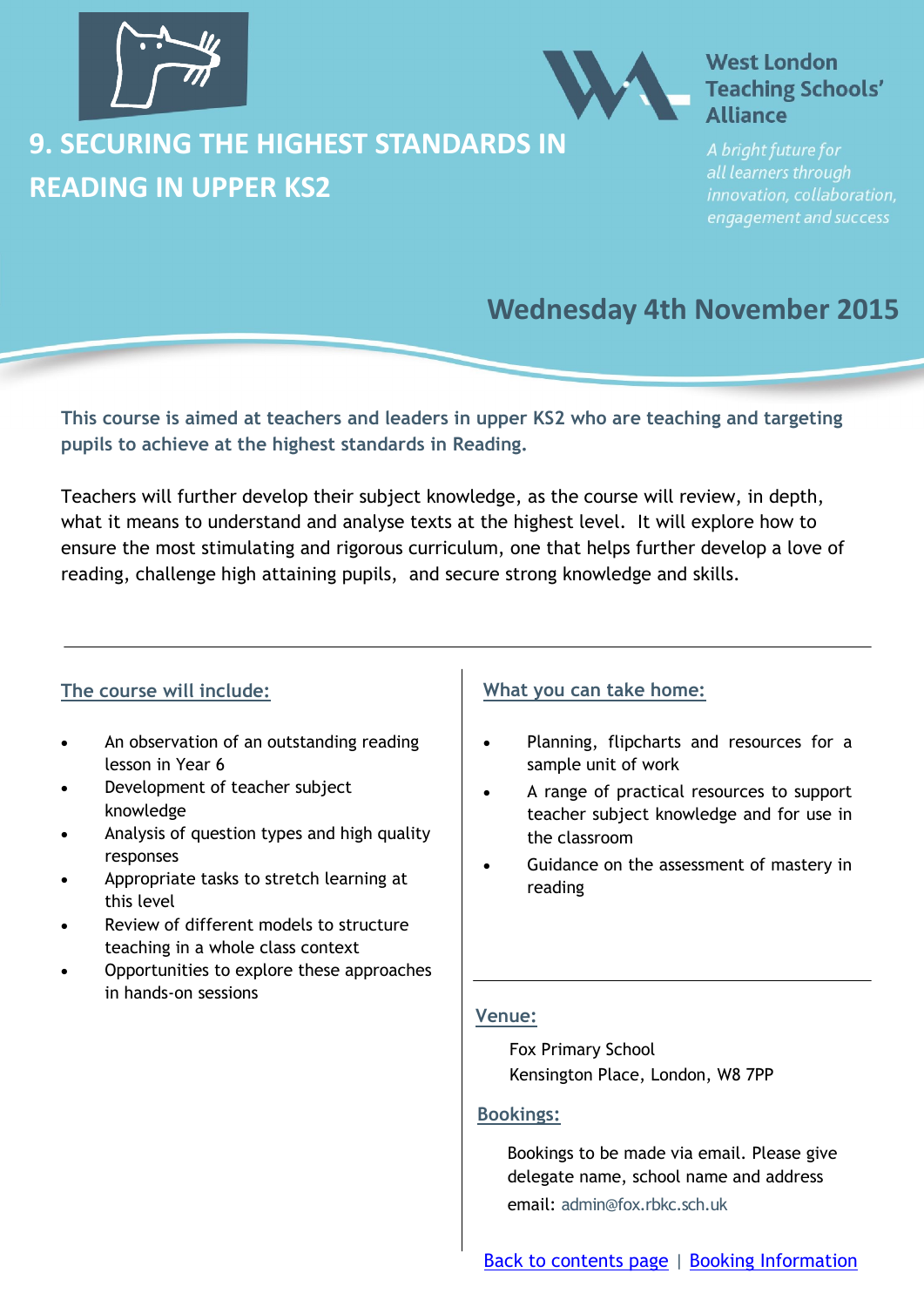<span id="page-12-0"></span>



**10. MATHS 2 ADDITION AND SUBTRACTION: PROGRESSION IN CALCULATION AND MASTERY FROM EYFS TO YR6**

### all learners through innovation, collaboration, engagement and success

### **Thursday 5th November 2015**

**This course will look at the progression within the operations of Addition and Subtraction from counting on and back to mastery of standard written methods. It will focus on common misconceptions and how these can be addressed with manipulatives, representations and continuity in approach throughout the school in order to establish depth of understanding. Progression in mental calculations is also studied.**

Time will be spent on the three main aims of the new curriculum: fluency, problem solving and reasoning. This is an ideal course for Maths Subject Leaders who want to effectively support staff in the development of security of mathematical understanding and higher expectations within the 2014 curriculum.

### **The course will include:**

- Activities for embedding understanding of addition and subtraction
- Use of precise mathematical vocabulary will be covered.
- The three main objectives of fluency, problem solving and reasoning are also covered.
- This is an ideal course for Maths Subject Leaders who want to effectively support staff in the development of security of mathematical understanding and higher expectations within the 2014 curriculum.

### **What you can take home:**

- Calculation Policy including suggested manipulatives and representations
- Progression in mental addition and subtraction strategies
- Resources to support teachers in reasoning and problem solving

#### **Venue:**

Fox Primary School Kensington Place, London, W8 7PP

#### **Bookings:**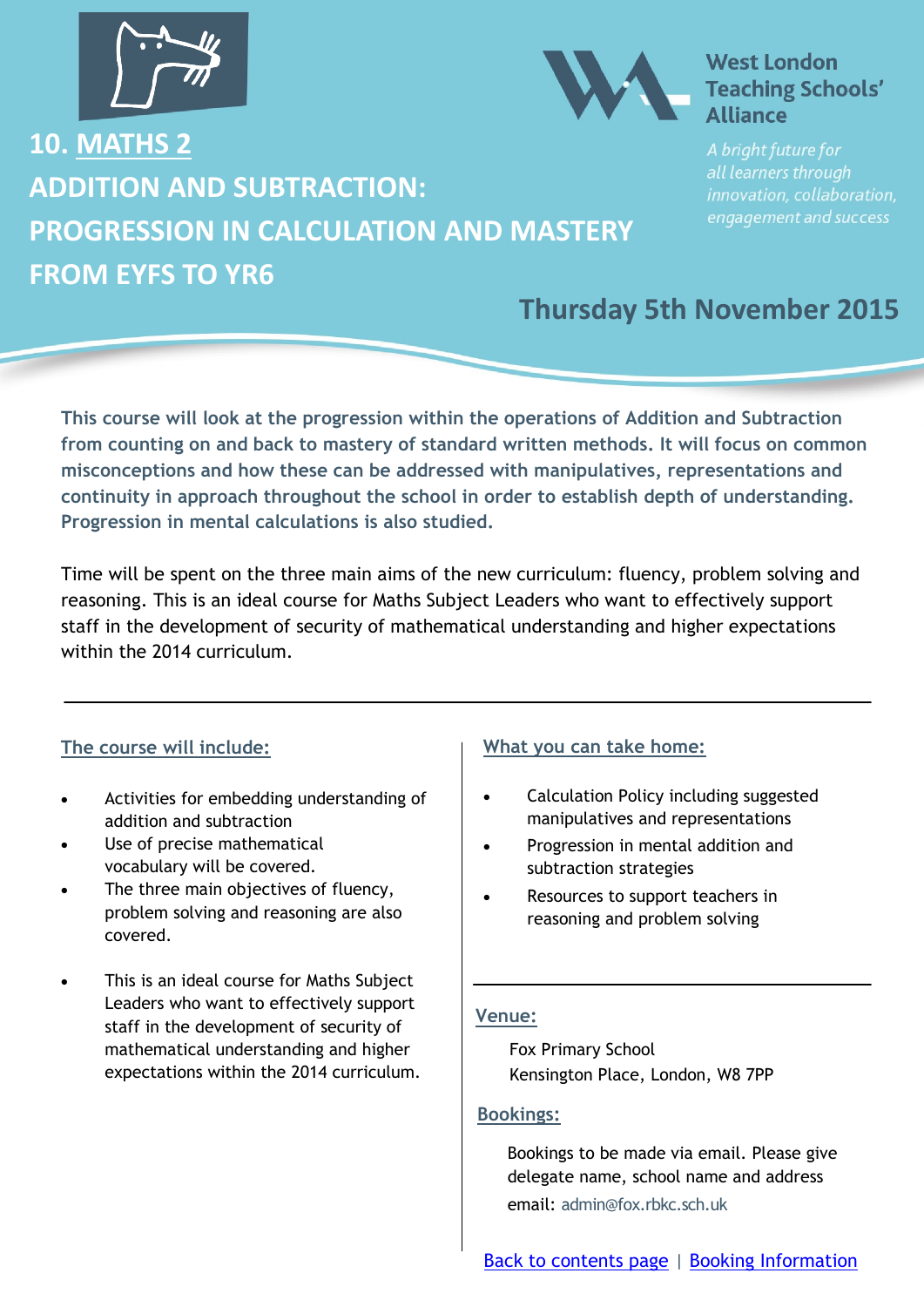<span id="page-13-0"></span>



all learners through innovation, collaboration, engagement and success

### **Friday 6th November 2015**

**The subject knowledge covered in this 1 day training session will support a teacher following any phonics programme or the National Curriculum.** 

A systematic and consistent approach to the teaching of phonics is essential to support all pupils in making good progress in reading and writing across the Foundation Stage and KS1. For teachers new to the Early Years and KS1 or unfamiliar with the new approaches, there is a lot of subject knowledge to contend with and a sea of resources to wade through. This course will support teachers in developing sound subject knowledge, a clear overview of Letters and Sounds, with an excellent understanding of how to structure sessions from Phase 1 to Phase 6.

### **The course will include:**

- An introduction to key phonic terminology
- A review of the progression of Letters and Sounds – and requirements of the new curriculum
- An introduction to 3 basic lesson types
- An observation of an outstanding phonics session, followed by question and answer session
- In depth focus on Phase 1
- Structuring a week of learning in Phase 5

### **What you can take home:**

- Example flipchart and resources to support a lesson in Phase 2
- Example flipchart and resources to support a lesson in Phase 3
- Example flipchart and resources to support a lesson in Phase 5
- Crib-sheets to support subject knowledge
- Documents to support whole school approach to progression

### **Venue:**

Fox Primary School Kensington Place, London, W8 7PP

### **Bookings:**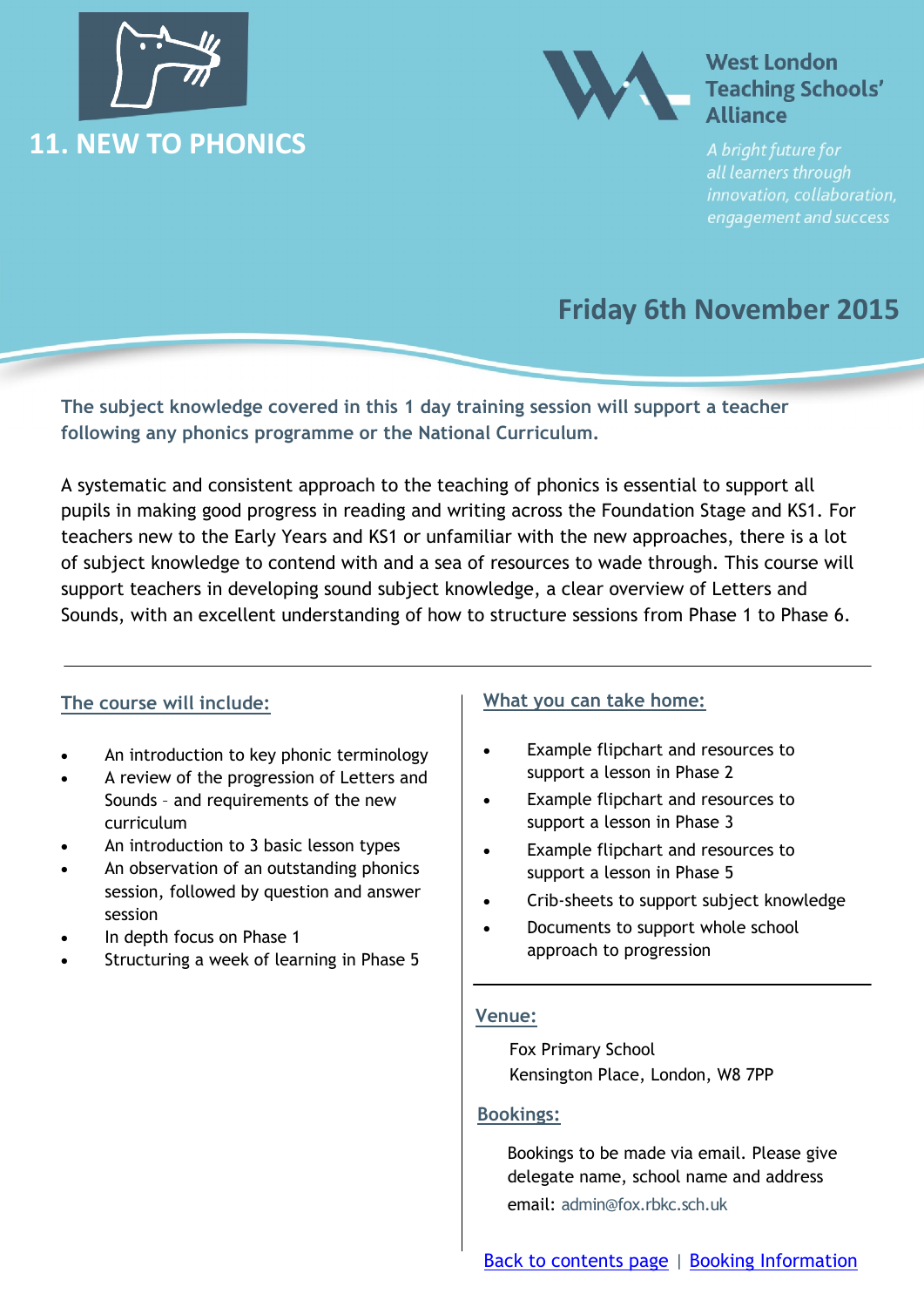<span id="page-14-0"></span>

### **12. GUIDED READING IN THE EYFS AND KS1**



### **West London Teaching Schools' Alliance**

all learners through innovation, collaboration, engagement and success

### **Thursday 12th November 2015**

**Teaching effective guided reading is essential for ensuring outstanding progress in reading progress throughout a school.**

However, leading effective guided reading can be a challenge, in terms of lesson preparation, classroom organisation and in-depth subject knowledge to ensure progression. Maintaining the balance between applying phonic knowledge and developing comprehension can be challenging. This full day course will support qualified teachers in reviewing their subject knowledge and developing their pedagogy in order to deliver effective guided reading routinely.

### **The course will include:**

- An introduction to Guided Reading
- Tackling the logistics of Guided Reading and issues of classroom organisation
- Examining the structure of a session teaching and learning activities to match each section
- Considering the best way to support early reading to apply phonic learning
- Understanding and using the assessment foci to ensure maximum progression in all areas
- Developing questioning to maximise learning
- Looking at high quality texts and resources to meeting pupil and curriculum requirements
- A lesson observation of a Guided Reading session – with opportunity for discussion
- Looking at further resources to support planning, teaching and learning

### **What you can take home:**

- Example planning for familiar texts
- Guided Reading Observation Proforma
- Resources to support questioning
- A thorough breakdown of the different aspects of reading

#### **Venue:**

Fox Primary School Kensington Place, London, W8 7PP

### **Bookings:**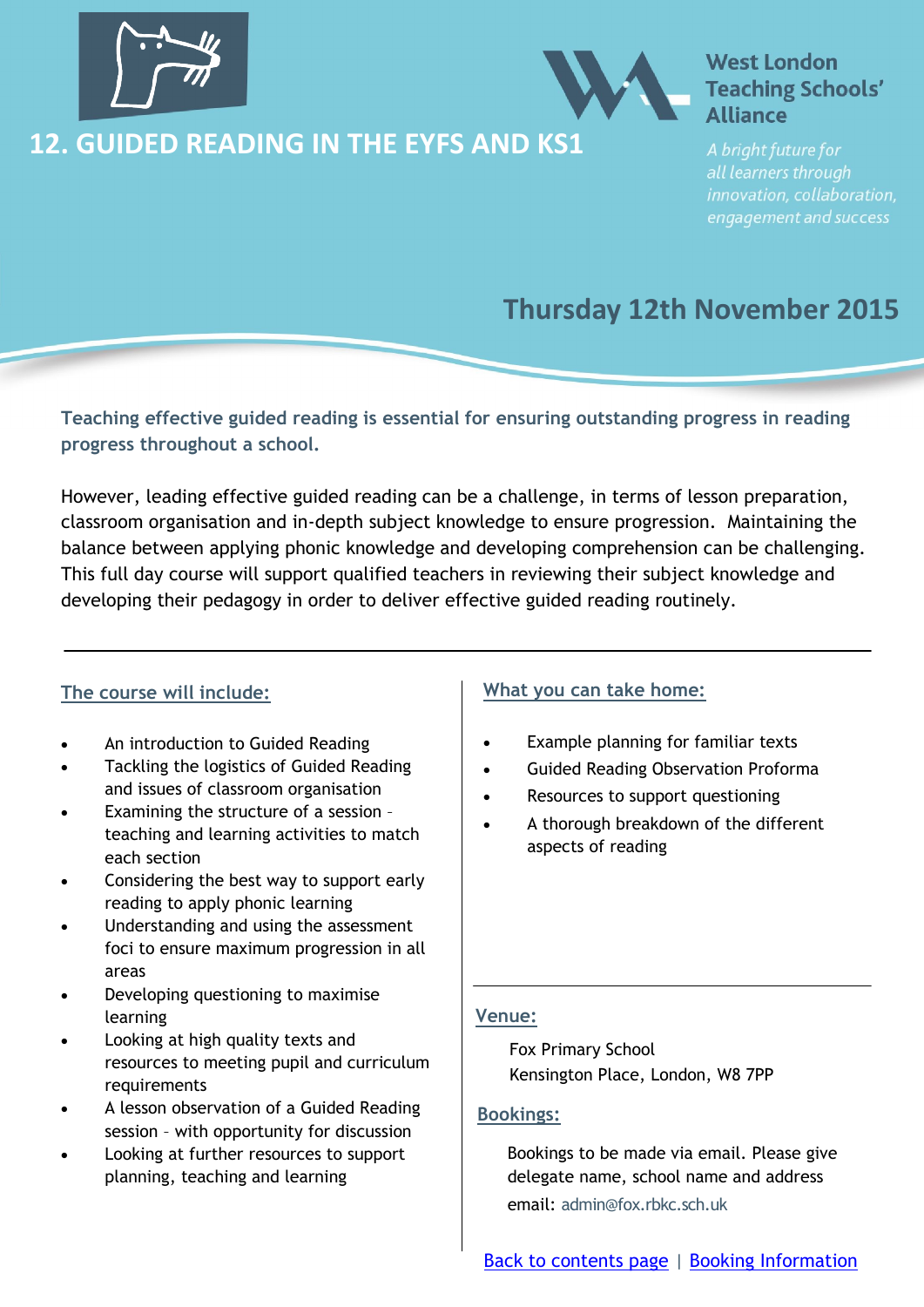<span id="page-15-0"></span>

### **13. EXCELLENCE IN HISTORY AND GEOGRAPHY**



### **West London Teaching Schools' Alliance**

all learners through innovation, collaboration, engagement and success

### **Friday 13th November 2015**

**This course is suitable for classroom practitioners, subject leaders and school leaders keen to improve the humanities provision in their school. This highly practical session will support teachers with their understanding of the key requirements of the History and Geography programmes of study for Key Stage 1 and 2.**

The course aims to explore methods of planning strategically to develop a curriculum that incorporates content, meets expectations, inspires children and assures outstanding learning and progress. Delegates will have an opportunity to consider additional implications of the curriculum on their setting, with reference to action plans, developing subject knowledge and professional development. Not only will delegates leave with a clear plan of how to prepare for the curriculum, but also a host of quickly implementable ideas to reinvigorate their History and Geography provision.

### **The course will include:**

- Unpicking the requirements of the History and Geography programmes of study
- Mapping out overviews to suit individual school settings
- Developing subject and pedagogical knowledge relating to historical and geographical skills
- **Exploration of inspirational teaching** techniques, activities and lesson sequences to meet the new requirements
- Ideas for how to use technology to support teaching
- A review of effective assessment models

### **What you can take home:**

- Planning, flipcharts and resources for two sample units of work
- Lots of practical and engaging ideas
- Useful documents and current articles
- List of online resources and suggested trips and visitors

#### **Venue:**

Fox Primary School Kensington Place, London, W8 7PP

### **Bookings:**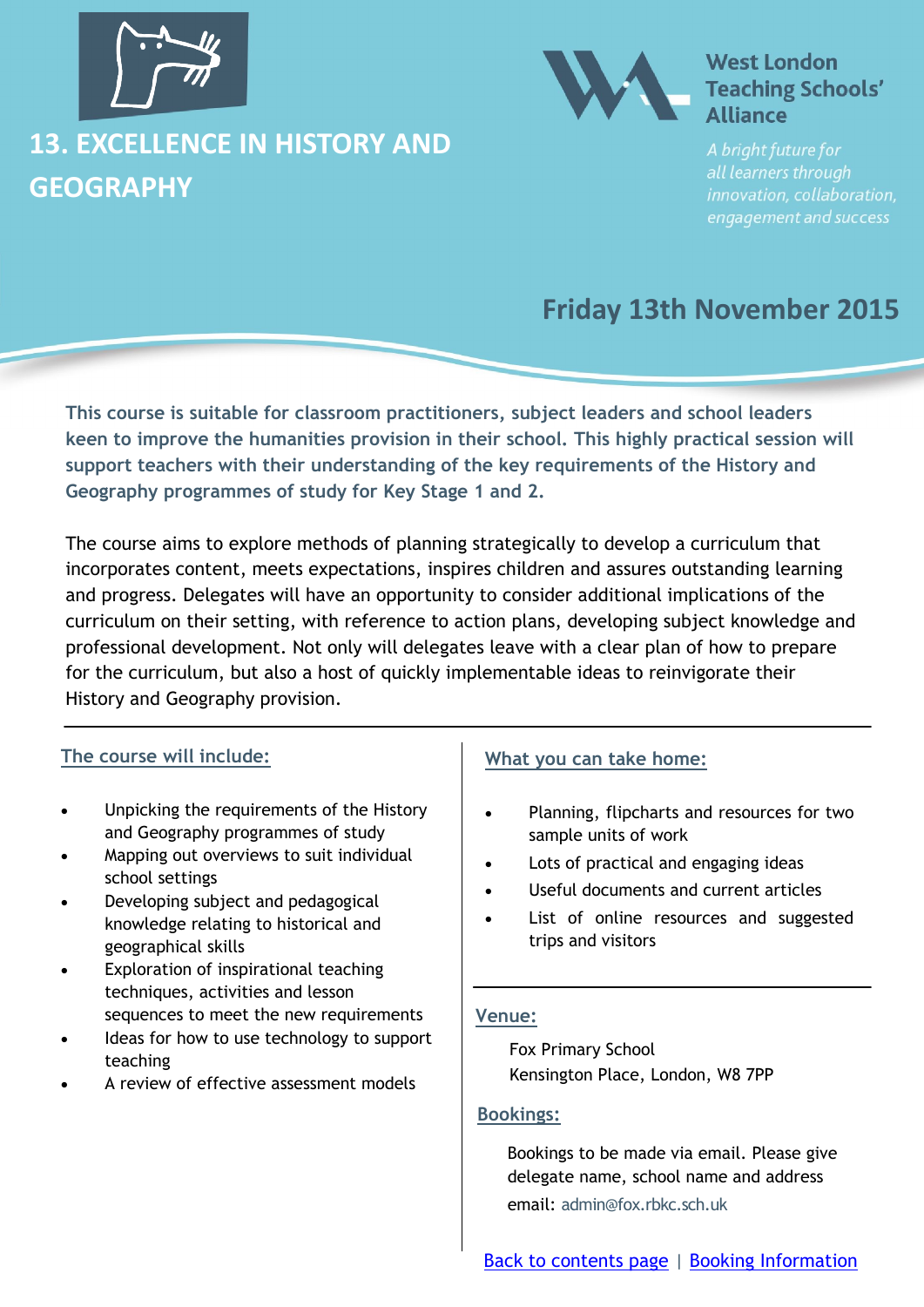<span id="page-16-0"></span>



all learners through innovation, collaboration, engagement and success

### **Wednesday 18th November 2015**

**Changes to KS2 assessment have put a greater emphasis on spelling teaching, an area of the curriculum that teachers often lack subject knowledge and confidence.**

This course will explore the role of spelling in the English Curriculum and what is involved in becoming a successful speller. The course will develop teacher subject knowledge of spelling rules and pedagogical understanding of best practice techniques for learning spellings, for all learners including those with special educational needs. It will be highly practical with take away techniques to have immediate effect in class as well as clear understanding of progression to meet the requirements of the new curriculum.

### **The course will include:**

- Unpicking of the requirements of the new spelling curriculum
- Developing spelling subject knowledge
- Developing phonic subject knowledge
- Exploring different models of teacher delivery to investigate spelling patters
- Practising a range of effective learning techniques to employ with pupils
- An observation of a discrete spelling lesson
- A review of ICT to support learners in spelling
- Techniques to prepare staff for implementation

### **What you can take home:**

- Planning, flipcharts and resources for a KS2 Literacy spelling unit of work for each year group
- Model progression of spelling objectives

### **Venue:**

Fox Primary School Kensington Place, London, W8 7PP

### **Bookings:**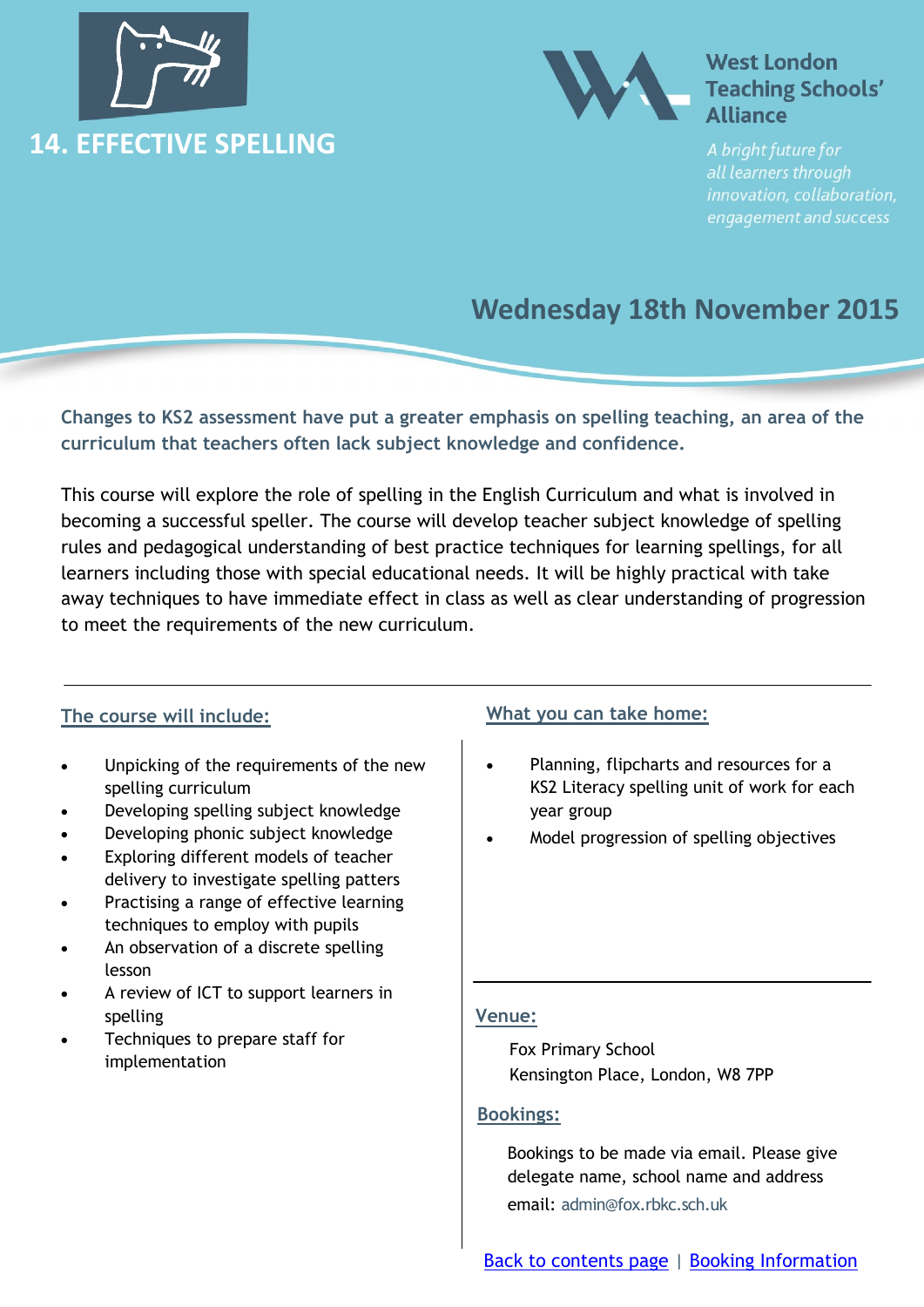<span id="page-17-0"></span>

**MULTIPLICATION AND DIVISION:** 

**PROGRESSION IN CALULATION AND MASTERY**

**15. MATHS 3**



### **West London Teaching Schools' Alliance**

all learners through innovation, collaboration, engagement and success

### **Thursday 19th November 2015**

**The 2014 curriculum has higher expectations in terms of multiplication and division, including the introduction of short division at an earlier stage.**

This course will look at the progression within these operations from sharing and arrays to mastery of standard algorithms. Common misconceptions and areas of difficulty will be discussed as well as how these can be addressed to achieve both deep conceptual understanding and procedural fluency. Time will be spent experimenting with representations and manipulatives to aid mastery understanding

### **The course will include:**

- Activities for learning of multiplication facts and use of precise mathematical vocabulary will be covered. The three main aims of fluency, problem solving and reasoning are also covered.
- This is an ideal course for Maths Subject Leaders who want to effectively support staff in the development of security of mathematical understanding and higher expectations within the 2014 curriculum.

### **What you can take home:**

- Calculation Policy including suggested manipulatives and representations
- Resources to support teachers in reasoning and problem solving
- Materials to support the assessment of mastery in relation to multiplication and division

#### **Venue:**

Fox Primary School Kensington Place, London, W8 7PP

#### **Bookings:**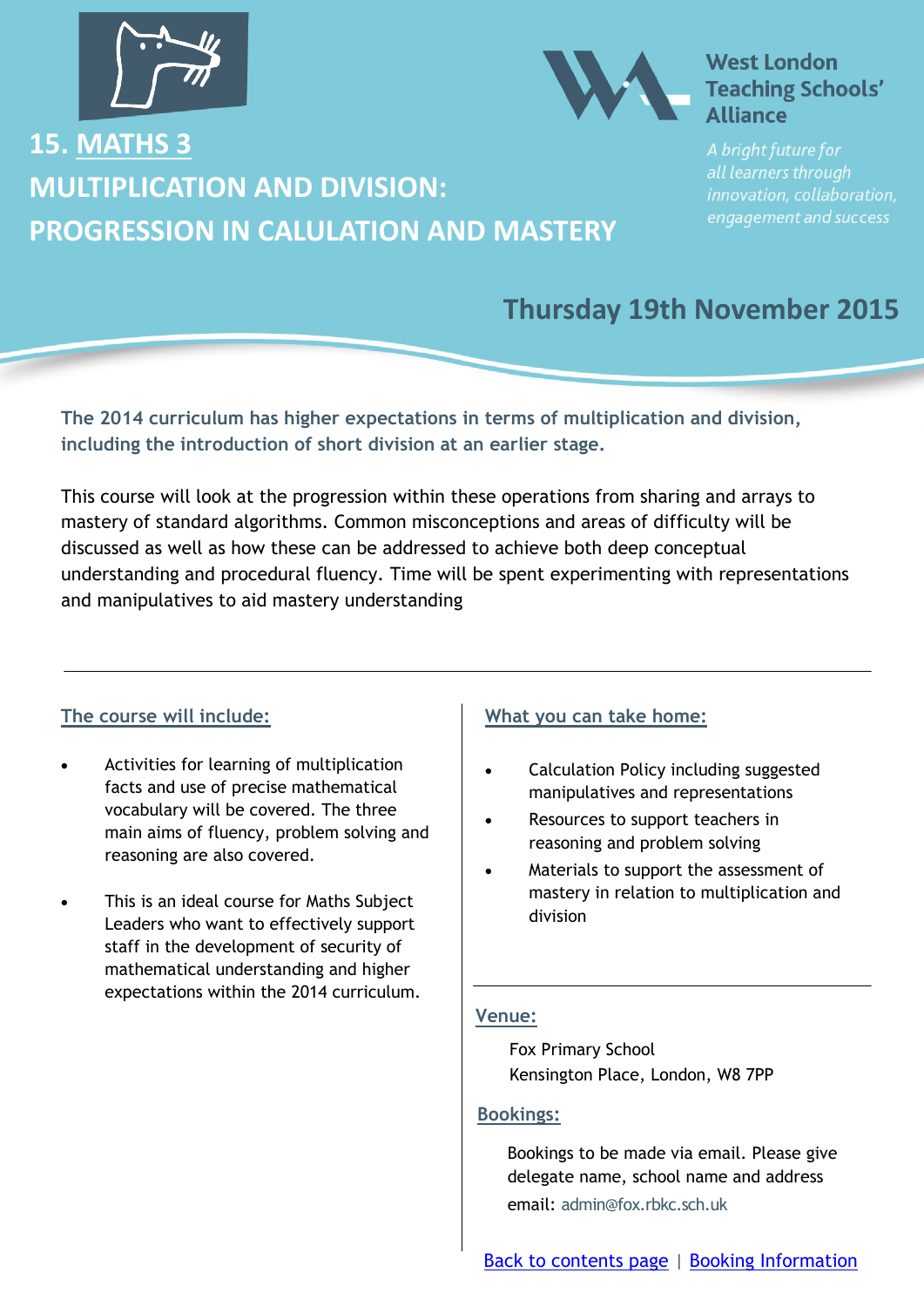<span id="page-18-0"></span>

### **16. EXCELLENCE IN COMPUTING**



### **West London Teaching Schools' Alliance**

all learners through innovation, collaboration, engagement and success

### **Thursday 26th November 2015**

**There are several key aspects of the National Curriculum in Computing which represent significant change- in particular the new focus on coding and computer science. It is vital that teachers are prepared for these requirements.**

This session will support subject leaders and class teachers to break down the requirements of the new Computing Curriculum. The course aims to improve subject knowledge and confidence in regard to computing delivery, explore a range of resources and materials to support the new Computing Curriculum and provide a clear action plan for teachers.

### **The course will include:**

- Unpicking the requirements of the computing curriculum
- Helping to develop teacher subject knowledge in relation to coding, algorithms and computational thinking
- A range of materials to support the delivery of the new curriculum
- An opportunity to share best practice.
- Development of action plans and setting of timescales
- Opportunities to look at high-quality resources that match the new curriculum requirements.
- Information on the use of portable devices to meet the needs of the curriculum.

### **What you can take home:**

- Planning and resources for a Computing unit of work
- Suggested materials and software
- Hands-on activities for use in the classroom
- A range of practical ideas for implementing the changes

#### **Venue:**

Fox Primary School Kensington Place, London, W8 7PP

#### **Bookings:**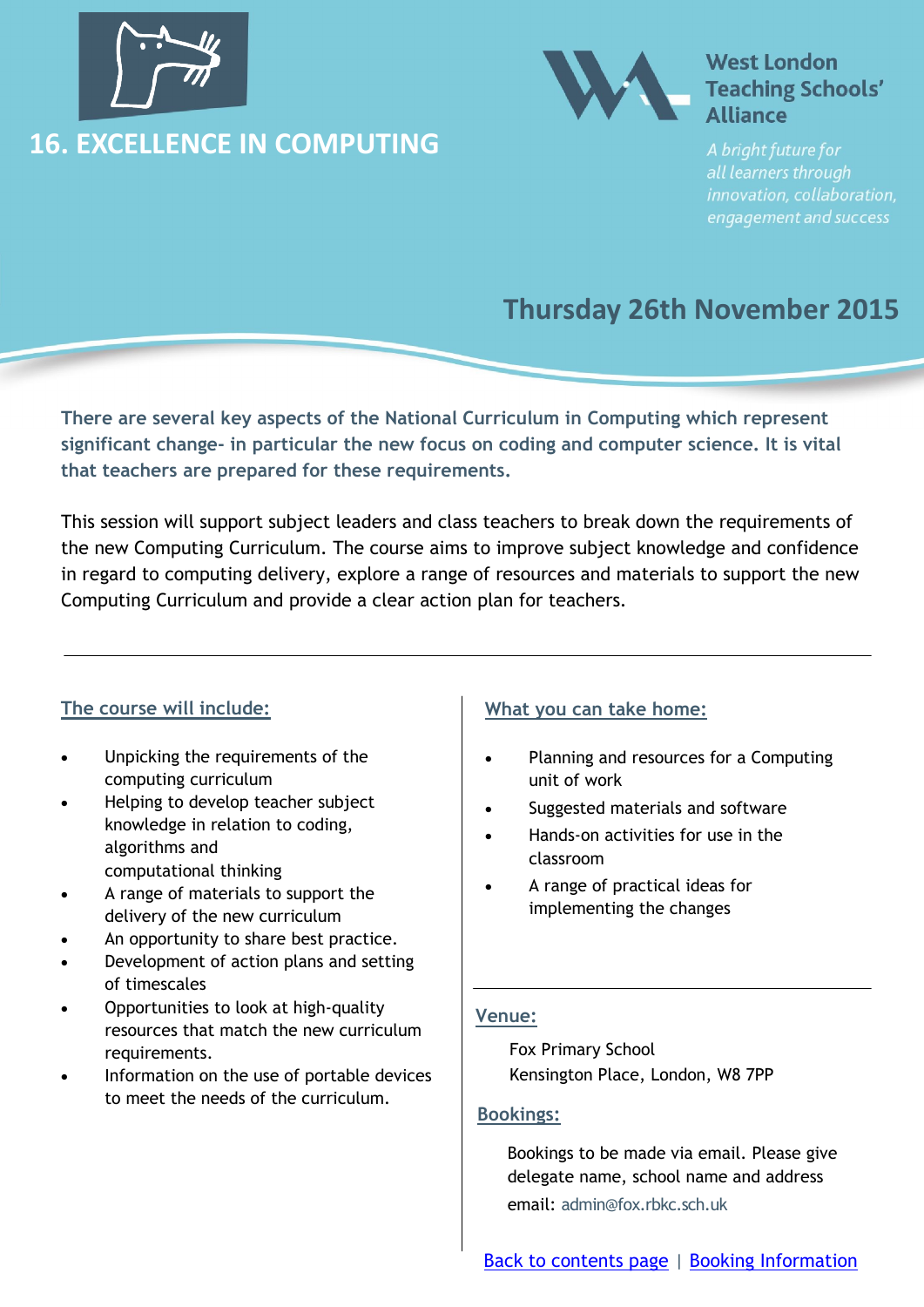<span id="page-19-0"></span>

### **17. MATHS 4 FRACTIONS: PROGRESSION AND MASTERY**



### **West London Teaching Schools' Alliance**

all learners through innovation, collaboration, engagement and success

### **Wednesday 2nd December 2015**

**The yearly expectations within the new National Curriculum have increased for fractions. However, this is a strand that teachers often find challenging to teach and children find difficult to understand.**

This one day course will explore the key concepts and ideas within the curriculum for fractions. We will explore contexts, problems and resources and models that support the teaching. This highly practical and interactive course will develop subject knowledge for teaching so that teachers can move beyond procedural teaching and support pupils in developing a deeper long lasting understanding of fractions.

### **The course will include:**

- Development of subject knowledge and the role of models and contexts in supporting understanding
- Consideration of the curriculum requirements from Early Years to Year 6
- In depth exploration of key ideas: part / whole, equal sharing, fractions as division and equivalence, and how to teach them
- Common difficulties and misconceptions and how best to pre-empt and tackle them
- Motivating activities and key questions that promote understanding

### **What you can take home:**

- Ideas, activities and resources to support the teaching of fractions
- Guidance on the requirements of the new curriculum in relation to fractions
- Documents to support the assessment of mastery in fractions

### **Venue:**

Fox Primary School Kensington Place, London, W8 7PP

### **Bookings:**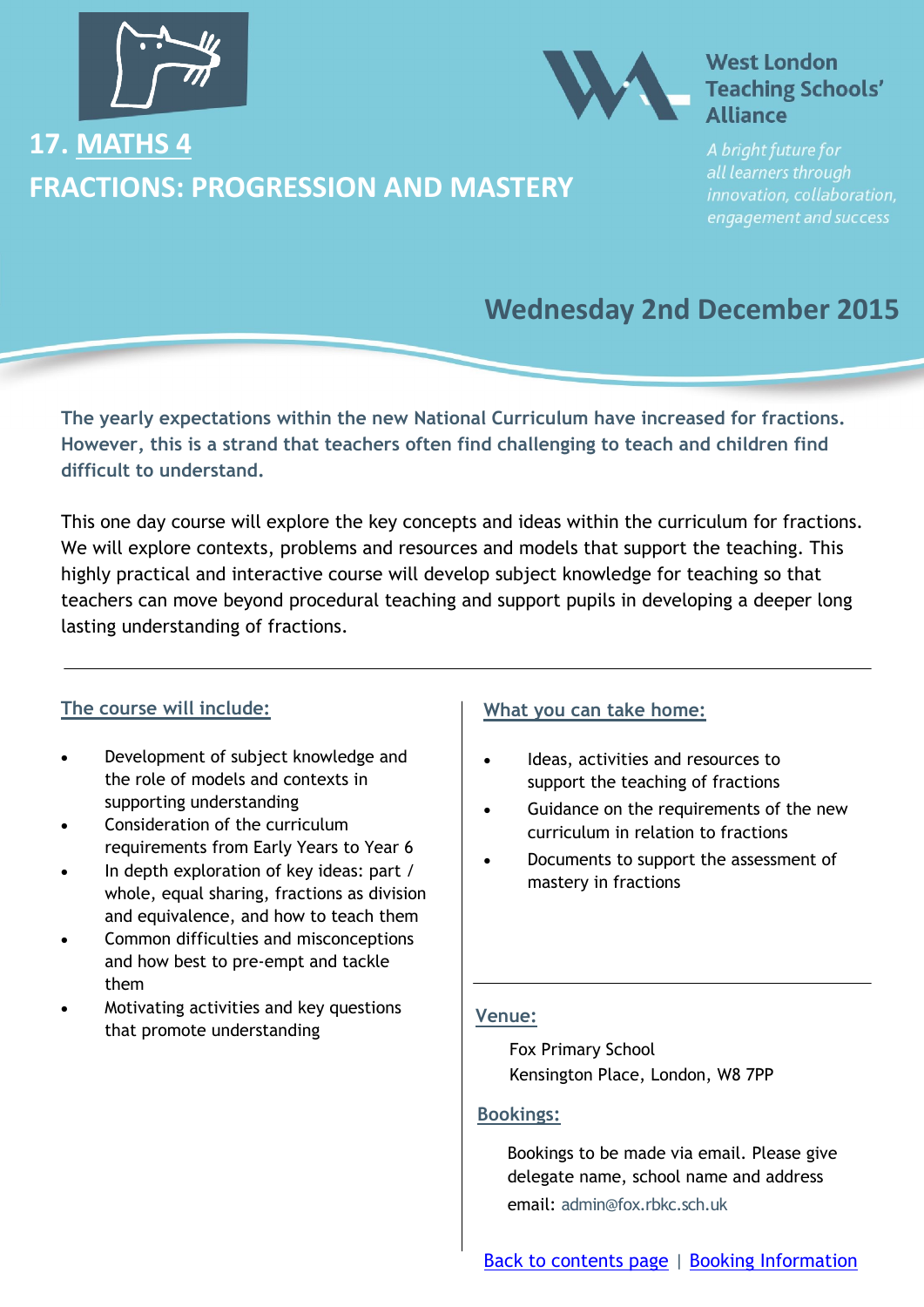<span id="page-20-0"></span>

### **18. PHONICS FOR NURSERY PRACTIONERS**



### **West London Teaching Schools' Alliance**

all learners through innovation, collaboration, engagement and success

### **Thursday 3rd December 2015**

**Although Phase 1 is the foundation on which all other phonic learning rests, it is sometimes overlooked by busy practitioners. Phase 1 concentrates on developing children's speaking and listening skills, phonological awareness and oral blending and segmenting.** 

The aims of the course are to develop secure phonic subject knowledge; to understand progression within Letters and Sounds and the new curriculum; to clarify the content and expectations of Phase 1 and share a range of activities to support each aspect; and to identify next steps for development in your own school or setting.

### **The course will include:**

- An introduction to Letters and Sounds
- Key phonics terminology
- An overview of progression in phonics
- Phase 1 in detail: activities and resources to support each of the first 6 aspects
- Looking ahead to Phase 2
- Accurate pronunciation
- Aspect 7: Oral blending and segmenting
- Logistics and organisation

### **What you can take home:**

- Example flipchart and resources to support a lesson in Phase 1
- Example flipchart and resources to support a lesson in Phase 2
- Crib-sheets to support subject knowledge
- Documents to support whole school approach to progression

#### **Venue:**

Fox Primary School Kensington Place, London, W8 7PP

### **Bookings:**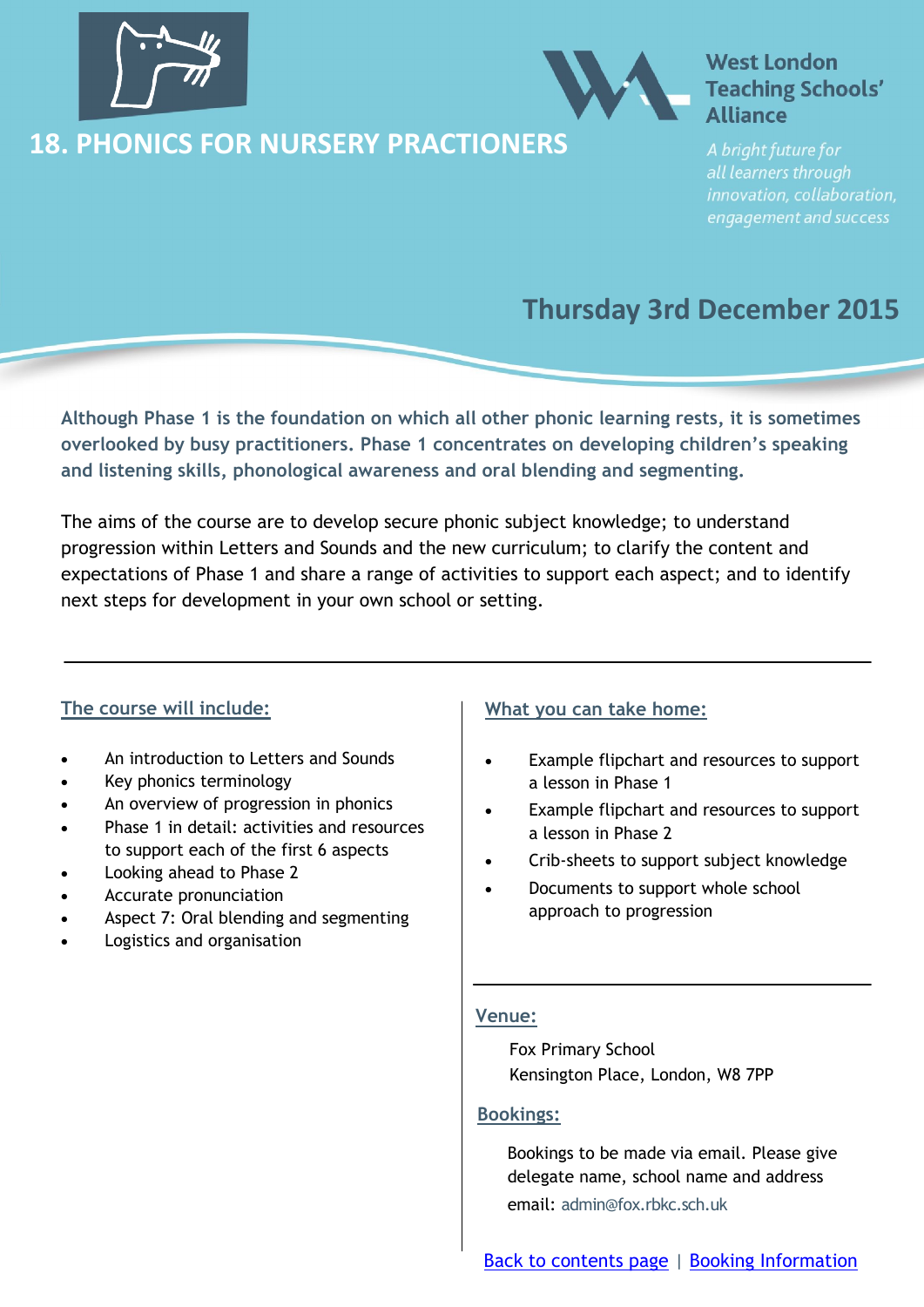<span id="page-21-0"></span>

### **19. MATHS 5 ALGEBRA: PROGRESSION AND MASTERY**



### **West London Teaching Schools' Alliance**

all learners through innovation, collaboration, engagement and success

### **Thursday 14th January 2016**

**This one day course will explore arithmetic structures essential to developing a deep understanding and flexibility with number and algebra concepts.** 

We will consider creative approaches to enabling pupils to develop mastery of number through rich tasks and contexts. We will also explore models that support the teaching of algebra in the primary classroom as well as the role of problems and questions that encourage pupils to reason and explain. An underlying theme to this course will be consideration of what it means to be mathematical and the importance of enabling pupils to patterns and make connections in their learning. These skills are widely recognised, both by Ofsted and research, to be key factors in pupil success in their understanding and progress in Maths.

### **The course will include:**

- Using contexts as a starting point for mathematical enquiry
- Open questions how to maximise questioning
- Low threshold, high ceiling tasks for the inclusive primary classroom
- Tasks that encourage pupils to reason and find proof
- Exploring patterns, finding rules
- Functions and equations

### **What you can take home:**

- Ideas, activities and resources to support the teaching of algebra
- Guidance on the requirements of the new curriculum in relation to fractions
- Documents to support the assessment of mastery in algebra

### **Venue:**

Fox Primary School Kensington Place, London, W8 7PP

### **Bookings:**